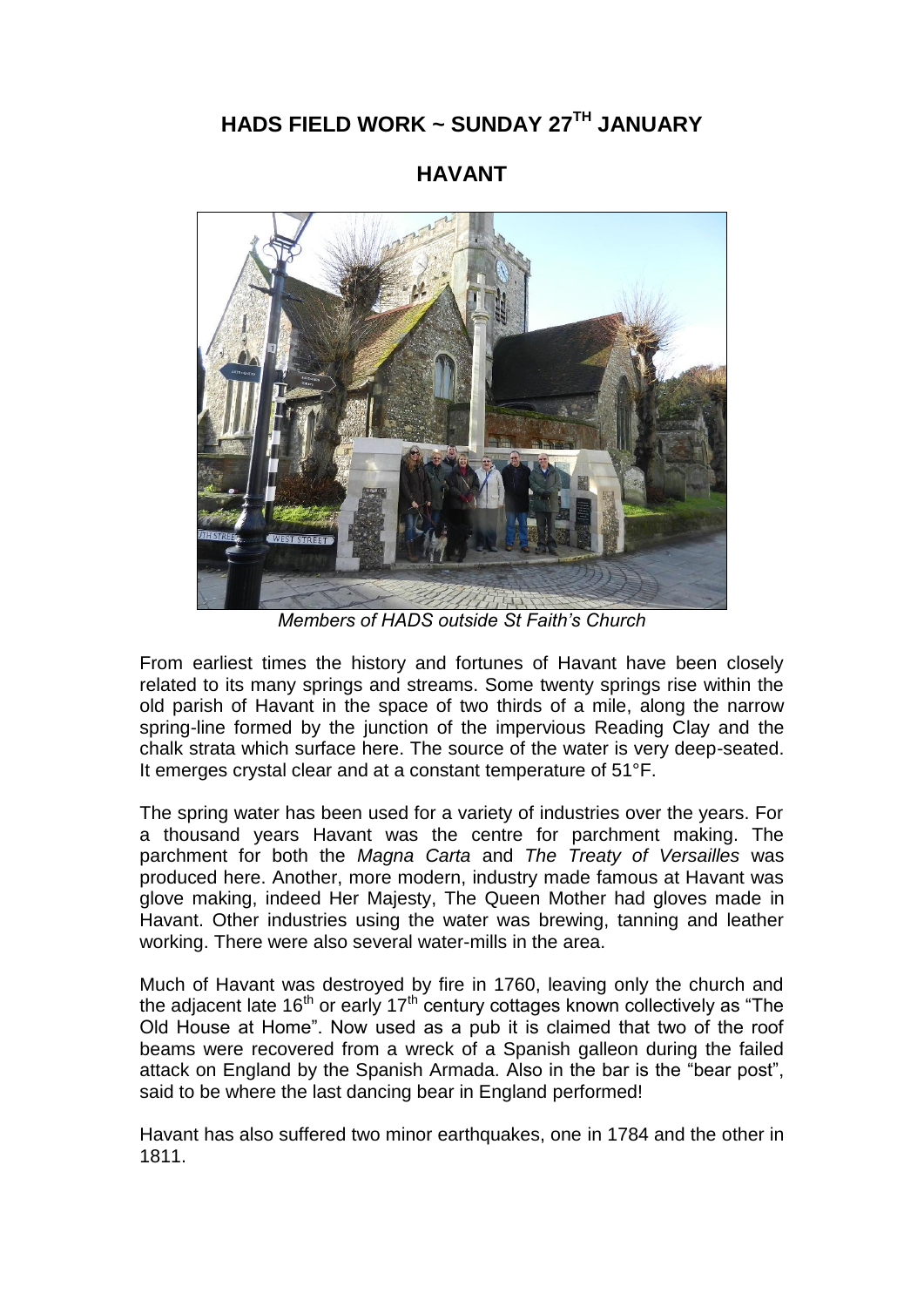

*The Old House at Home*

The place-name Havant is derived from the Old English form *Hamanfunta,*  first recorded in 935 AD, meaning "Hama's Spring". *Funta* is a corruption of Latin *Fontana,* a fountain, and Margaret Gelling argues that this element probably came into Old English direct from Latin and therefore implies continuity of occupation from Roman to Saxon times.

"Hama's Spring" is almost certainly the Homewell, a spring which rises in the centre of the town, 40 yards south of St Faith's Churchyard. The earliest documentary evidence reference to the Homewell occurs in 1301, when it is *Hamwelle.* 



*Homewell Spring*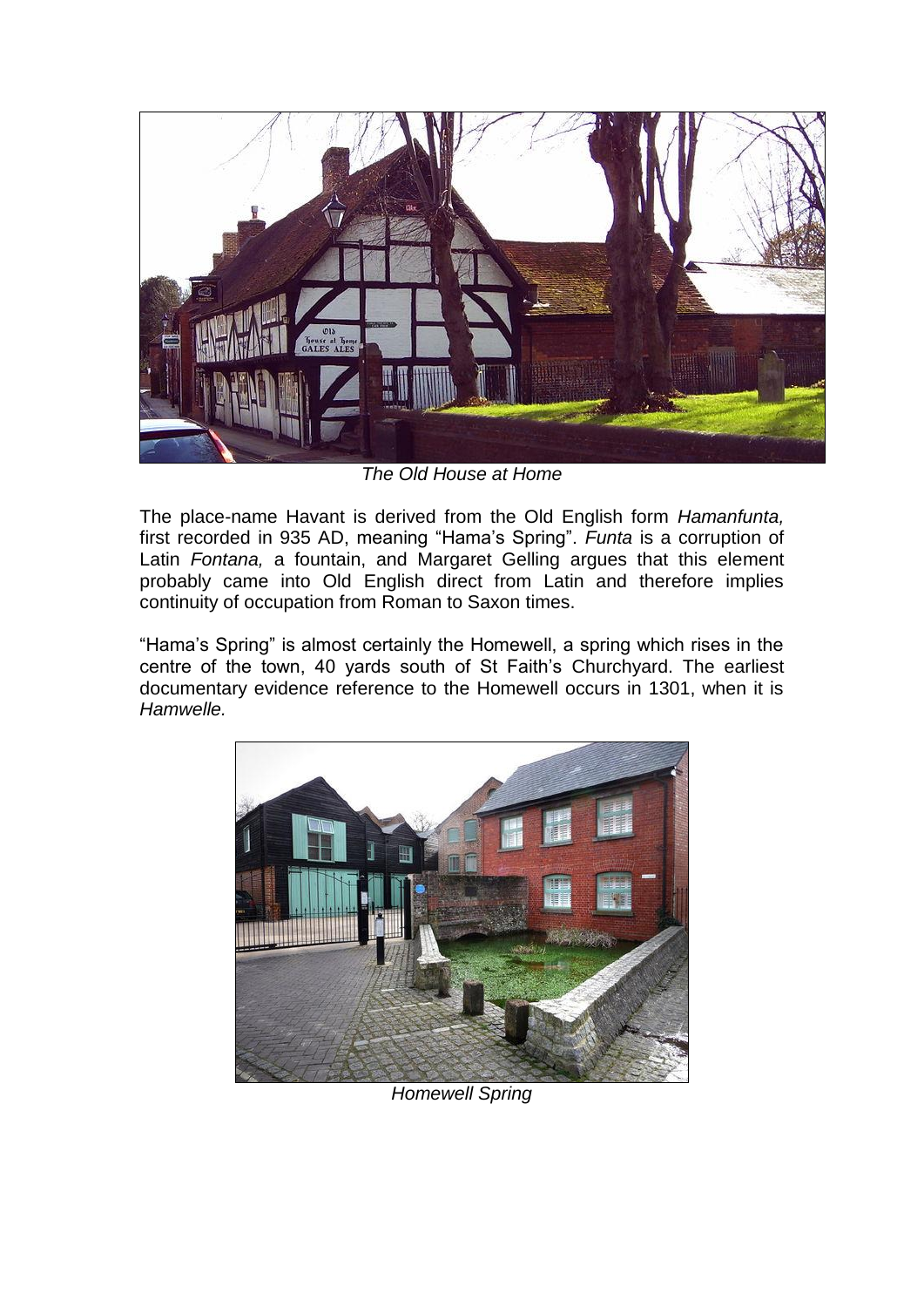

Homewell Spring

The origins of Havant are obscure, but it is fairly certain that it owes its existence to developments initiated in the early years of Roman occupation. Havant lies on the Roman road from Chichester (*Noviomagus)* to Bitterne (*Clausentum)* half-way between Chichester and the Roman settlement and road junction of Wickham.

It is significant that Havant lies at the intersection of two major alignments of this road laid out in the first century AD, and is likely that the Homewell Spring formed the objectives of these alignments. It is also possible that a road station was set up here, attracting subsequent occupation for which there is plenty of archaeological evidence, from the second century or earlier until the fourth.

At some later date, possibly during the third century, a north to south local road was made to serve the Roman potteries which had started production at this time in the Rowlands Castle area, and to form a link with Langstone Harbour and Hayling Island. The crossroads attracted further occupation, and by the third and fourth centuries a small market had probably formed dealing in pottery, salt, oysters and local farm produce.

The site of St Faith's Church and its immediate surrounding area, including the Homewell, has yielded scattered evidence of Roman occupation. It is always assumed that the Chichester to Bitterne road deviated from its alignment on the east-west sides of town in order to follow the approximate course of the present East and West Streets, but this is only conjecture.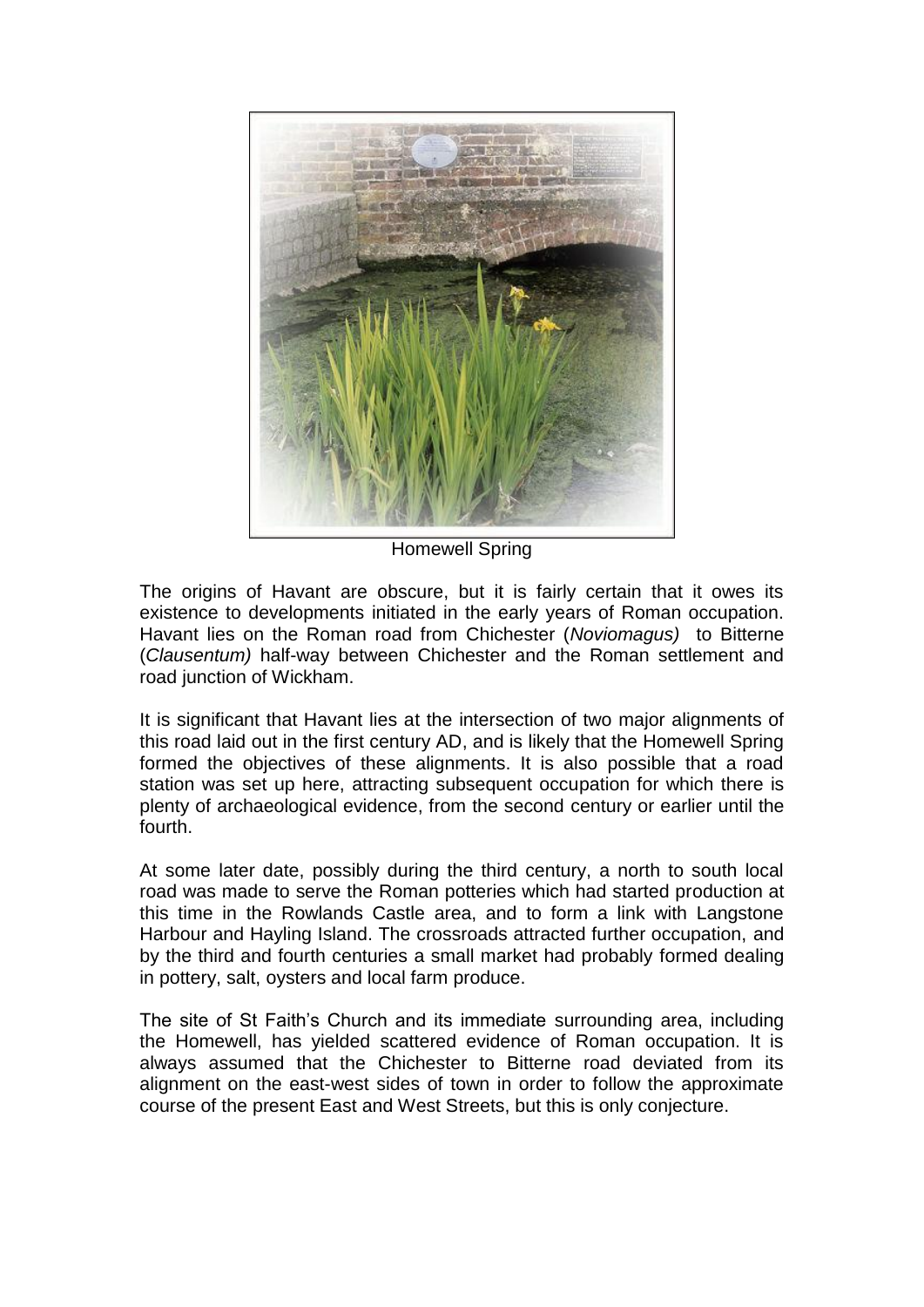It is equally possible that original alignments continued forming an angle west of the church, in which case the line of the road would have passed beneath the south side of the church. Indeed the present road may be the result of rerouting the Roman road in the early middle ages to avoid the churchyard.



*Junction of RR 421 & RR 425 (John Pile)*

C. J. Longcroft, writing in the mid-nineteenth century recorded the discovery in 1832 of "a solid concrete of Roman brick and cement beneath the tower of the church". Two Roman coins were found between the foundations of the medieval church and the Roman remains, one dated *circa* 140 AD and the other of 384-388 AD.

A few yards to the west of the churchyard was a Roman well containing some fragments of second century pottery. A Roman occupation layer adjacent to the Homewell included oyster shells and pottery sherds. The overall nature of the occupation can only be guessed at. The sites that have yielded Roman material so far suggest a settlement of timber-framed, rather than masonry, structures strung out along the east-west road, with a hint of a more substantial building on the site of the church.

It is possible, although there is no direct evidence to support the idea, that the Saxon or Medieval church was built on its present site because there was a tradition of religious activity related to the Homewell.

On the scant evidence available we may posit that there was a late Roman Christian church, perhaps with a baptistery, on the site of St Faith's Church, which in turn may have superseded an earlier Pagan shrine associated with the spring.